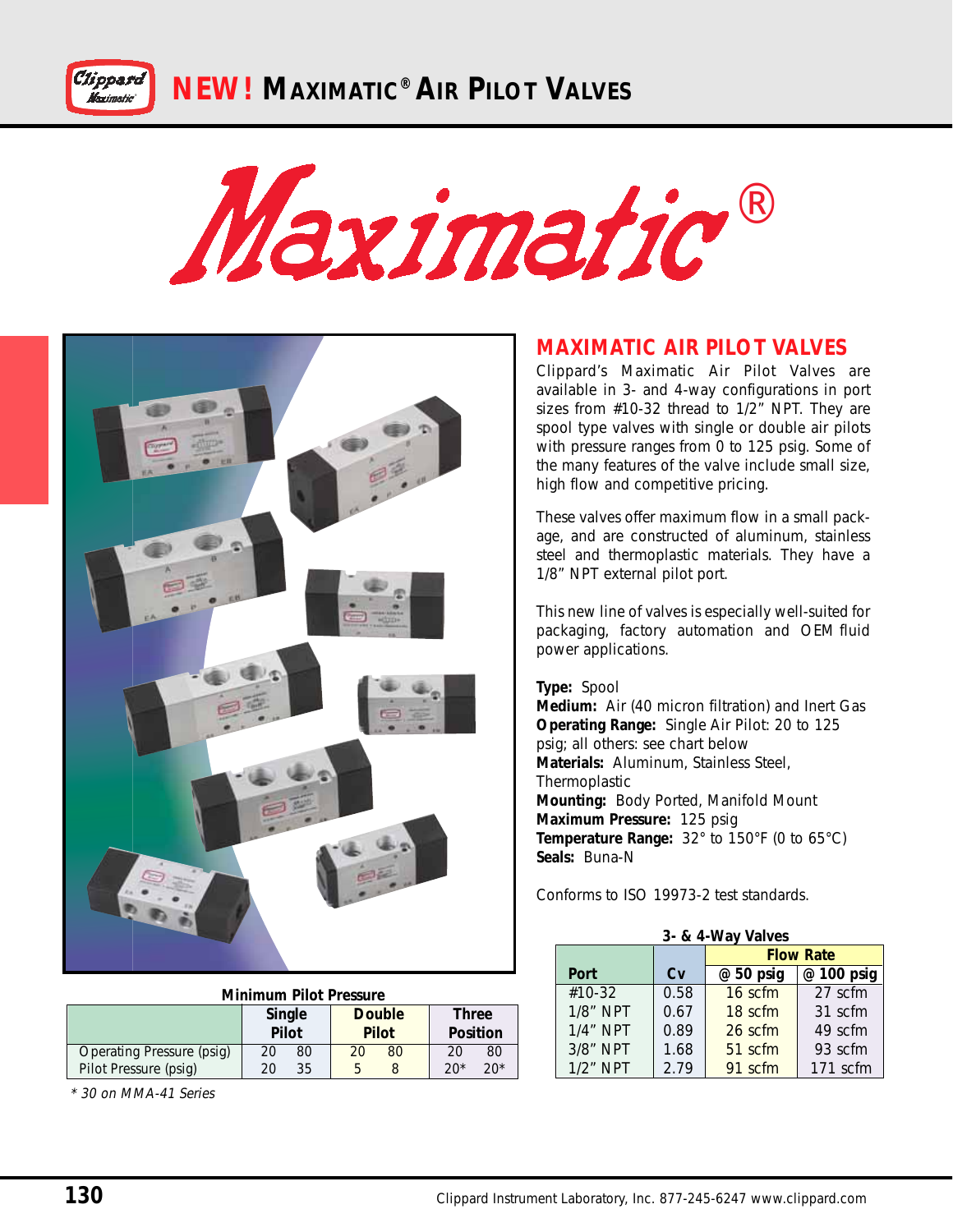

|            | <b>3-Way Valves</b> |               |                |                 |      |          |  |  |  |  |
|------------|---------------------|---------------|----------------|-----------------|------|----------|--|--|--|--|
|            |                     | <b>Ports</b>  |                |                 |      | Flow @   |  |  |  |  |
| Series No. | <b>Inlet</b>        | <b>Outlet</b> | <b>Exhaust</b> | <b>Function</b> | Cv   | 100 psig |  |  |  |  |
| MMA-31NAS  | #10-32              | #10-32        | #10-32         | 3/2             | 0.58 | 27 scfm  |  |  |  |  |
| MMA-31PAS  | $1/8$ " NPT         | $1/8$ " NPT   | $1/8$ " NPT    | 3/2             | 0.67 | 31 scfm  |  |  |  |  |
| MMA-32OAS  | $1/4$ " NPT         | $1/4$ " NPT   | $1/8$ " NPT    | 3/2             | 0.89 | 49 scfm  |  |  |  |  |
| MMA-33WAS  | 3/8" NPT            | 3/8" NPT      | $1/4$ " NPT    | 3/2             | 1.68 | 93 scfm  |  |  |  |  |
| MMA-34ZAS  | $1/2$ " NPT         | $1/2$ " NPT   | $1/2$ " NPT    | 3/2             | 2.79 | 171 scfm |  |  |  |  |
| MMA-31NAA  | $#10-32$            | $#10-32$      | #10-32         | 3/2             | 0.58 | 27 scfm  |  |  |  |  |
| MMA-31PAA  | $1/8$ " NPT         | $1/8$ " NPT   | $1/8$ " NPT    | 3/2             | 0.67 | 31 scfm  |  |  |  |  |
| MMA-32OAA  | $1/4$ " NPT         | $1/4$ " NPT   | $1/8$ " NPT    | 3/2             | 0.89 | 49 scfm  |  |  |  |  |
| MMA-33WAA  | $3/8"$ NPT          | $3/8"$ NPT    | $1/4$ " NPT    | 3/2             | 1.68 | 93 scfm  |  |  |  |  |
| MMA-34ZAA  | $1/2$ " NPT         | $1/2$ " NPT   | $1/2$ " NPT    | 3/2             | 2.79 | 171 scfm |  |  |  |  |
|            |                     |               |                |                 |      |          |  |  |  |  |

## **4-Way Valves**

|                   |              |              |                |                 |      |          | <b>Spool Configuration</b> |                      |                                |
|-------------------|--------------|--------------|----------------|-----------------|------|----------|----------------------------|----------------------|--------------------------------|
|                   |              | <b>Ports</b> |                |                 |      | Flow @   |                            |                      | <b>Closed Exhaust Pressure</b> |
| <b>Series No.</b> | <b>Inlet</b> | Outlet       | <b>Exhaust</b> | <b>Function</b> | Cv   | 100 psig |                            | Center Center Center |                                |
| MMA-41NAS         | #10-32       | #10-32       | #10-32         | 5/2             | 0.58 | 27 scfm  |                            |                      |                                |
| MMA-41PAS         | 1/8" NPT     | 1/8" NPT     | 1/8" NPT       | 5/2             | 0.67 | 31 scfm  |                            |                      |                                |
| MMA-42QAS         | $1/4$ " NPT  | $1/4$ " NPT  | $1/8$ " NPT    | 5/2             | 0.89 | 49 scfm  |                            |                      |                                |
| MMA-43WAS         | 3/8" NPT     | 3/8" NPT     | $1/4$ " NPT    | 5/2             | 1.68 | 93 scfm  |                            |                      |                                |
| MMA-44ZAS         | $1/2$ " NPT  | 1/2" NPT     | 1/2" NPT       | 5/2             | 2.79 | 171 scfm |                            |                      |                                |
| MMA-41NAA         | #10-32       | #10-32       | $#10-32$       | 5/2             | 0.58 | 27 scfm  |                            |                      |                                |
| MMA-41PAA         | 1/8" NPT     | 1/8" NPT     | $1/8$ " NPT    | 5/2             | 0.67 | 31 scfm  |                            |                      |                                |
| MMA-42QAA         | $1/4$ " NPT  | $1/4$ " NPT  | 1/8" NPT       | 5/2             | 0.89 | 49 scfm  |                            |                      |                                |
| MMA-43WAA         | 3/8" NPT     | 3/8" NPT     | $1/4$ " NPT    | 5/2             | 1.68 | 93 scfm  |                            |                      |                                |
| MMA-44ZAA         | $1/2$ " NPT  | $1/2$ " NPT  | $1/2$ " NPT    | 5/2             | 2.79 | 171 scfm |                            |                      |                                |
| MMA-41NAAC        | #10-32       | #10-32       | #10-32         | 5/3             | 0.50 | 23 scfm  | $\bullet$                  |                      |                                |
| MMA-41PAAC        | 1/8" NPT     | 1/8" NPT     | 1/8" NPT       | 5/3             | 0.50 | 23 scfm  | $\bullet$                  |                      |                                |
| MMA-42QAAC        | $1/4$ " NPT  | $1/4$ " NPT  | $1/8$ " NPT    | 5/3             | 0.89 | 49 scfm  | $\bullet$                  |                      |                                |
| MMA-43WAAC        | 3/8" NPT     | 3/8" NPT     | 1/4" NPT       | 5/3             | 1.00 | 72 scfm  | $\bullet$                  |                      |                                |
| MMA-44ZAAC        | $1/2$ " NPT  | 1/2" NPT     | $1/2$ " NPT    | 5/3             | 1.68 | 93 scfm  | $\bullet$                  |                      |                                |
| MMA-41NAAP        | #10-32       | #10-32       | #10-32         | 5/3             | 0.50 | 23 scfm  |                            |                      |                                |
| MMA-41PAAP        | 1/8" NPT     | 1/8" NPT     | 1/8" NPT       | 5/3             | 0.50 | 23 scfm  |                            |                      | $\bullet$                      |
| MMA-42QAAP        | $1/4$ " NPT  | $1/4$ " NPT  | $1/8$ " NPT    | 5/3             | 0.89 | 49 scfm  |                            |                      | $\bullet$                      |
| MMA-43WAAP        | 3/8" NPT     | 3/8" NPT     | 1/4" NPT       | 5/3             | 1.00 | 72 scfm  |                            |                      |                                |
| MMA-44ZAAP        | $1/2$ " NPT  | $1/2$ " NPT  | 1/2" NPT       | 5/3             | 1.68 | 93 scfm  |                            |                      | $\bullet$                      |
| MMA-41NAAE        | #10-32       | #10-32       | #10-32         | 5/3             | 0.50 | 23 scfm  |                            | $\bullet$            |                                |
| MMA-41PAAE        | 1/8" NPT     | 1/8" NPT     | 1/8" NPT       | 5/3             | 0.50 | 23 scfm  |                            | $\bullet$            |                                |
| MMA-42QAAE        | $1/4$ " NPT  | $1/4$ " NPT  | $1/8$ " NPT    | 5/3             | 0.89 | 49 scfm  |                            | $\bullet$            |                                |
| MMA-43WAAE        | 3/8" NPT     | 3/8" NPT     | 1/4" NPT       | 5/3             | 1.00 | 72 scfm  |                            | $\bullet$            |                                |
| MMA-44ZAAE        | 1/2" NPT     | 1/2" NPT     | $1/2$ " NPT    | 5/3             | 1.68 | 93 scfm  |                            | $\bullet$            |                                |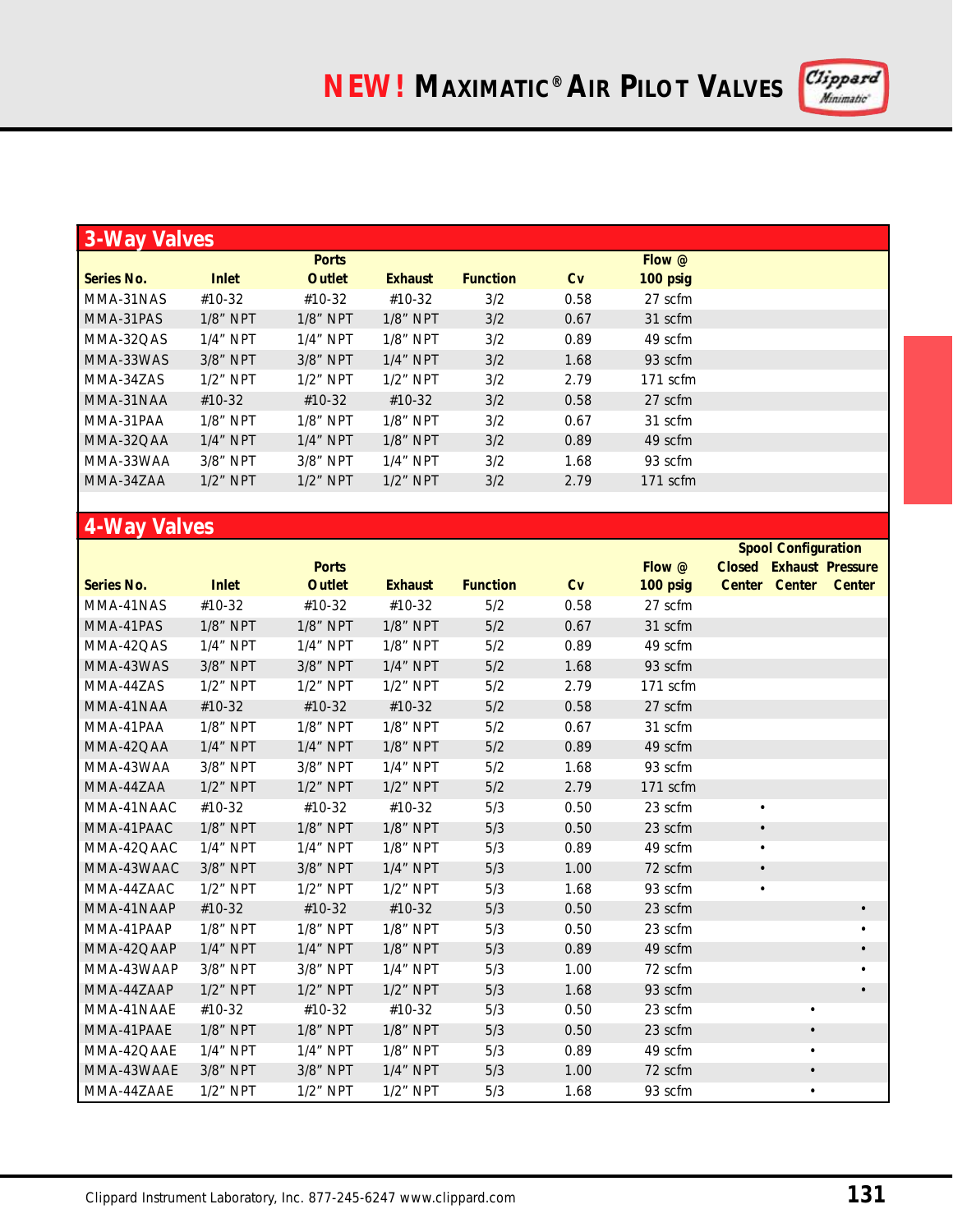

## **2-Position Spring Return & Double Valves**



Maximatic® 3-way air piloted valves are either double pilot or single pilot, spring return in #10-32 thread to 1/2" NPT port sizes. These air piloted valves have 1/8" NPT external pilot ports.

**Operating Range:** Single Air Pilot: 20 to 125 psig; Double Air Pilot: 0 to 125 psig. Refer to Minimum Pilot Pressure Chart on Page 130.

**Pilot Pressure:** Single Air Pilot: ≥ 20 psig; Double Air Pilot: ≥ 5 psig

**Number of Ports:** 3 **Mounting:** Body Ported, Manifold Mount



| Dim.           | MMA-31     | <b>MMA-32</b> | <b>MMA-33</b> | <b>MMA-34</b> |
|----------------|------------|---------------|---------------|---------------|
| DS.            | 0.13(3.3)  | 0.17(4.3)     | 0.17(4.3)     | 0.22(5.6)     |
| DΤ             | 0.13(3.3)  | 0.13(3.3)     | 0.17(4.3)     | 0.17(4.3)     |
| Н              | 1.07(27.2) | 1.38(35.1)    | 1.58(40.1)    | 1.97(50.0)    |
| НS             | 0.30(7.6)  | 0.31(7.9)     | 0.41(10.4)    | 0.53(13.5)    |
| L1             | 2.23(56.6) | 3.06(77.7)    | 3.17(80.5)    | 3.80(96.5)    |
| $\overline{2}$ | 2.71(68.8) | 3.46(87.9)    | 3.80(96.5)    | 4.72 (119.9)  |
| I B            | 0.63(16.0) | 0.71(18.0)    | 0.94(23.9)    | 1.42(36.1)    |
| 1 S            | 0.83(21.1) | 0.98(24.9)    | 1.18(30.0)    | 2.01(51.1)    |
| LT             | 0.75(19.1) | 1.30(33.0)    | 1.38(35.1)    | 1.73(43.9)    |
| Τ              | 0.71(18.0) | 0.86(22.1)    | 1.06(26.9)    | 1.34(34.0)    |
| TΩ             | 0.06(1.5)  | 0.06(1.5)     | 0.16(4.1)     | 0.16(4.1)     |
| TU             | 0.71(18.0) | 0.87(22.1)    | 1.06(26.9)    | 1.34(34.0)    |
|                |            |               |               |               |





#### **Base Mounted Manifolds** For a complete offering of Manifolds and other accessories, see page 135.



| <b>Spring Return Valves</b> |           | <b>Double Air Pilot Valves</b> | Inlet       | Outlet      | Exhaust                         | $Cv/scfm*$ |
|-----------------------------|-----------|--------------------------------|-------------|-------------|---------------------------------|------------|
| MMA-31NAS                   | MMA-31NAA |                                | #10-32      | #10-32      | #10-32                          | 0.58/27    |
| MMA-31PAS                   | MMA-31PAA |                                | $1/8$ " NPT | $1/8$ " NPT | $1/8$ " NPT                     | 0.67/31    |
| м<br>MMA-32QAS              | MMA-32OAA | $\triangleright$               | $1/4$ " NPT | $1/4$ " NPT | $1/8$ " NPT                     | 0.89/49    |
| P E<br>MMA-33WAS            | MMA-33WAA | P E                            | $3/8$ " NPT | $3/8$ " NPT | $1/4$ " NPT                     | 1.68/93    |
| MMA-34ZAS                   | MMA-34ZAA |                                | $1/2$ " NPT | $1/2$ " NPT | $1/2$ " NPT                     | 2.79/171   |
|                             |           |                                |             |             | * scfm based on flow @ 100 psig |            |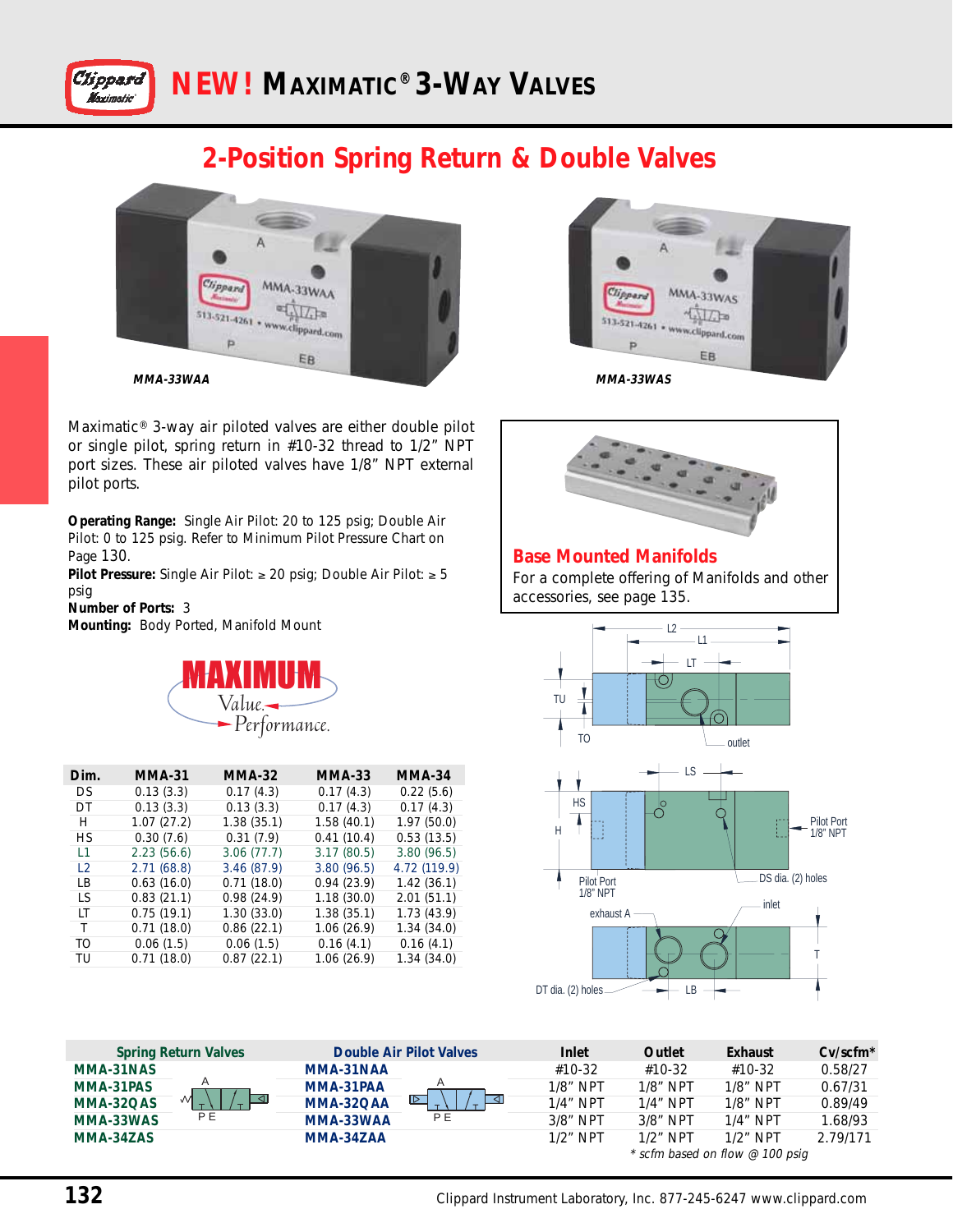# **NEW! MAXIMATIC® 4-WAY VALVES**



# **2-Position Spring Return & Double Valves**





Maximatic® 4-way air piloted valves are either double pilot or single pilot, spring return in #10-32 thread to 1/2" NPT port sizes. These air piloted valves have 1/8" NPT pilot ports.

**Operating Range:** Single Air Pilot: 20 to 125 psig, Double Air Pilot: 0 to 125 psig. Refer to Minimum Pilot Pressure Chart on Page 130.

**Pilot Pressure:** Single Air Pilot: ≥ 20 psig; Double Air Pilot: ≥ 5 psig

**Number of Ports:** 5

**Mounting:** Body Ported, Manifold Mount

| Dim.           | <b>MMA-41</b> | <b>MMA-42</b> | <b>MMA-43</b> | MMA-44       |
|----------------|---------------|---------------|---------------|--------------|
| DS             | 0.13(3.3)     | 0.17(4.3)     | 0.17(4.3)     | 0.21(5.3)    |
| DT             | 0.13(3.3)     | 0.13(3.3)     | 0.17(4.3)     | 0.17(4.3)    |
| Н              | 1.07(27.2)    | 1.38(35.1)    | 1.58(40.1)    | 1.97(50.0)   |
| НS             | 0.16(4.1)     | 0.28(7.1)     | 0.26(6.6)     | 0.29(7.4)    |
| L1             | 2.71(68.8)    | 3.06(77.7)    | 3.76(95.5)    | 4.87(123.7)  |
| $\overline{2}$ | 3.16(80.3)    | 3.62(91.9)    | 4.37(111.0)   | 5.43 (137.9) |
| ΙF             | 1.09(27.7)    | 1.42(36.1)    | 1.77(45.0)    | 2.48(63.0)   |
| ΙO             | 0.63(16.0)    | 0.74(18.8)    | 0.96(24.4)    | 1.42(36.1)   |
| LS             | 0.63(16.0)    | 0.98(24.9)    | 0.95(24.1)    | 1.11(28.2)   |
| ΙT             | 1.18(30.0)    | 1.40(35.6)    | 1.97(50.0)    | 2.82(71.6)   |
| T              | 0.71(18.0)    | 0.86(21.8)    | 1.06(26.9)    | 1.34(34.0)   |
| TO             | 0.11(2.8)     | 0.13(3.3)     | 0.16(4.1)     | 0.19(4.8)    |
| TU             | 0.50(12.7)    | 0.65(16.5)    | 0.80(20.3)    | 1.07(27.2)   |



| <b>Spring Return Valves</b> |                               | Double Air Pilot Valves |                          | Inlet       | Outlet      | Exhaust                                     | $Cv/scfm*$ |
|-----------------------------|-------------------------------|-------------------------|--------------------------|-------------|-------------|---------------------------------------------|------------|
| MMA-41NAS                   |                               | MMA-41NAA               | ΑB<br>ಗಾ<br><b>FAPFR</b> | #10-32      | #10-32      | $#10-32$                                    | 0.58/27    |
| MMA-41PAS                   | ΑB<br>$\mathbf{M}$<br>EA P EB | MMA-41PAA               |                          | $1/8$ " NPT | $1/8$ " NPT | $1/8$ " NPT                                 | 0.67/31    |
| MMA-42QAS                   |                               | MMA-42OAA               |                          | $1/4$ " NPT | $1/4$ " NPT | $1/8$ " NPT                                 | 0.89/49    |
| MMA-43WAS                   |                               | MMA-43WAA               |                          | $3/8$ " NPT | $3/8$ " NPT | $1/4$ " NPT                                 | 1.68/93    |
| MMA-44ZAS                   | <b>MMA-447AA</b>              |                         |                          | $1/2$ " NPT | $1/2$ " NPT | $1/2$ " NPT                                 | 2.79/171   |
|                             |                               |                         |                          |             |             | $*$ safes bossed and flaus $\odot$ 100 main |            |

scfm based on flow  $\varnothing$  100 psig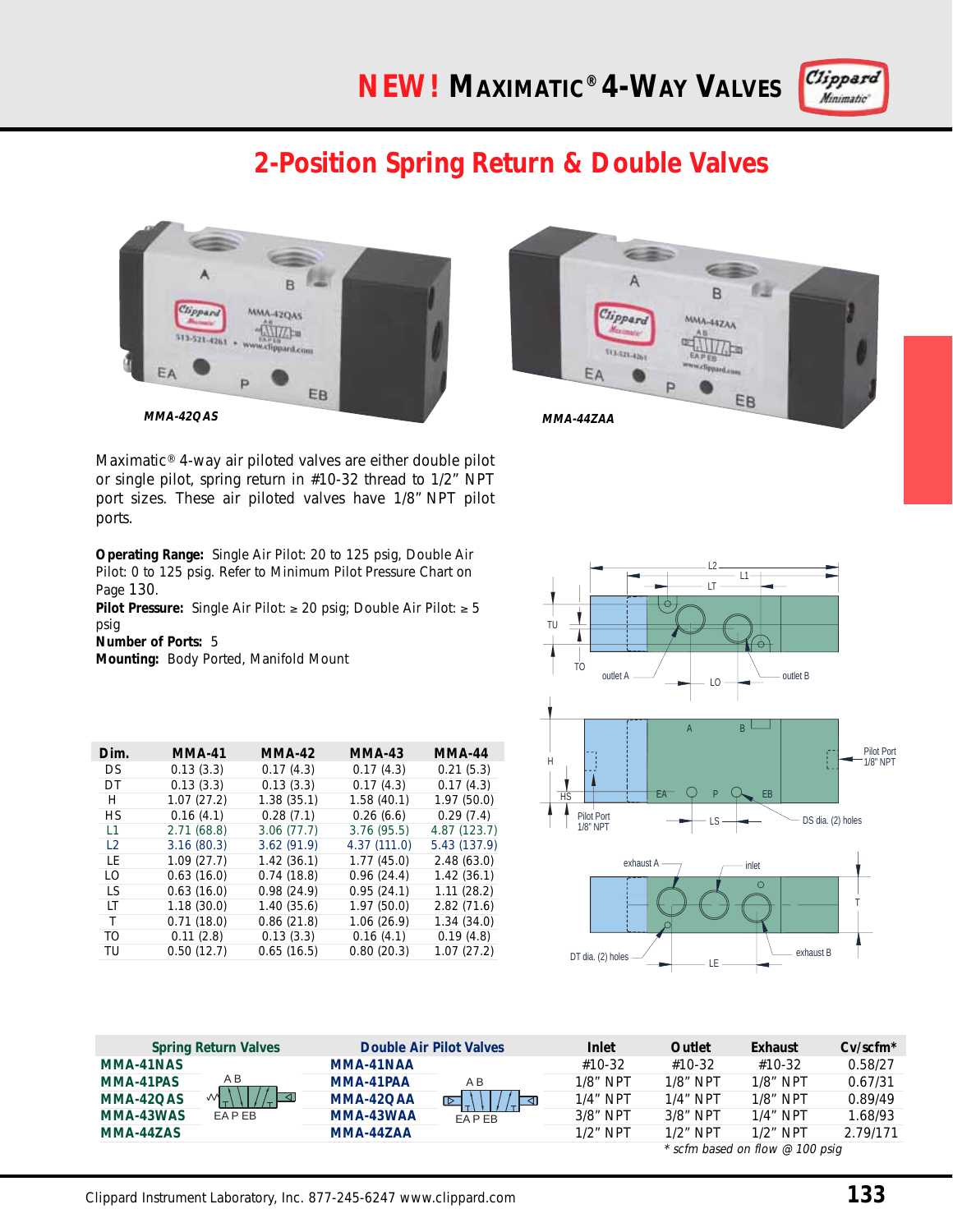

### **3-Position Double Valves**

**Closed Center, Pressure Center & Exhaust Center**



Maximatic® 4-way 3-position double air pilot valves with closed center, pressure center or exhaust center spools are available in #10-32 thread to 1/2" NPT port sizes. These air piloted valves have 1/8" NPT external pilot ports.

**Operating Range:** 0 to 125 psig **Pilot Pressure:** ≥ 30 on MMA-41 Series; ≥ 20 on all others **Number of Ports:** 5 **Mounting:** Body Ported, Manifold Mount



| Dim. | <b>MMA-41</b> | <b>MMA-42</b> | <b>MMA-43</b> | <b>MMA-44</b> |
|------|---------------|---------------|---------------|---------------|
| DS   | 0.13(3.3)     | 0.17(4.3)     | 0.17(4.3)     | 0.21(5.3)     |
| DΤ   | 0.13(3.3)     | 0.13(3.3)     | 0.17(4.3)     | 0.17(4.3)     |
| Н    | 1.07(27.2)    | 1.38(35.1)    | 1.58(40.1)    | 1.97(50.0)    |
| НS   | 0.16(4.1)     | 0.28(7.1)     | 0.26(6.6)     | 0.29(7.4)     |
| L    | 3.78(96.0)    | 4.37 (111.0)  | 5.13(130.3)   | 5.43 (137.9)  |
| ΙF   | 1.09(27.7)    | 1.42 (36.1)   | 1.77(45.0)    | 2.48(63.0)    |
| ΙO   | 0.63(16.0)    | 0.74(18.8)    | 0.96(24.4)    | 1.42(36.1)    |
| I S  | 0.56(14.2)    | 0.98(24.9)    | 0.95(24.1)    | 1.11(28.2)    |
| ΙT   | 1.18(30.0)    | 1.40 (35.6)   | 1.97 (50.00)  | 2.82(71.6)    |
| Τ    | 0.71(18.0)    | 0.86(21.8)    | 1.06(26.9)    | 1.34(34.0)    |
| TO.  | 0.11(2.8)     | 0.13(3.3)     | 0.16(4.1)     | 0.19(4.8)     |
| TU   | 0.50(12.7)    | 0.65(16.5)    | 0.80(20.3)    | 1.07(27.2)    |





| <b>Closed Center</b>              | <b>Pressure Center</b> | <b>Exhaust Center</b> | Inlet       | Outlet      | Exhaust     | $Cv/scfm*$ |
|-----------------------------------|------------------------|-----------------------|-------------|-------------|-------------|------------|
| MMA-41NAAC                        | MMA-41NAAP             | MMA-41NAAF            | #10-32      | #10-32      | #10-32      | 0.50/23    |
| MMA-41PAAC                        | MMA-41PAAP             | MMA-41PAAF            | $1/8$ " NPT | $1/8$ " NPT | $1/8$ " NPT | 0.50/23    |
| MMA-42OAAC                        | MMA-42OAAP             | MMA-42OAAF            | $1/4$ " NPT | $1/4$ " NPT | $1/8$ " NPT | 0.89/49    |
| MMA-43WAAC                        | MMA-43WAAP             | MMA-43WAAF            | $3/8$ " NPT | $3/8$ " NPT | $1/4$ " NPT | 1.00/72    |
| MMA-447AAC                        | MMA-447AAP             | MMA-447AAF            | $1/2$ " NPT | $1/2$ " NPT | $1/2$ " NPT | 1.68/93    |
| $*$ scfm based on flow @ 100 psig |                        |                       |             |             |             |            |